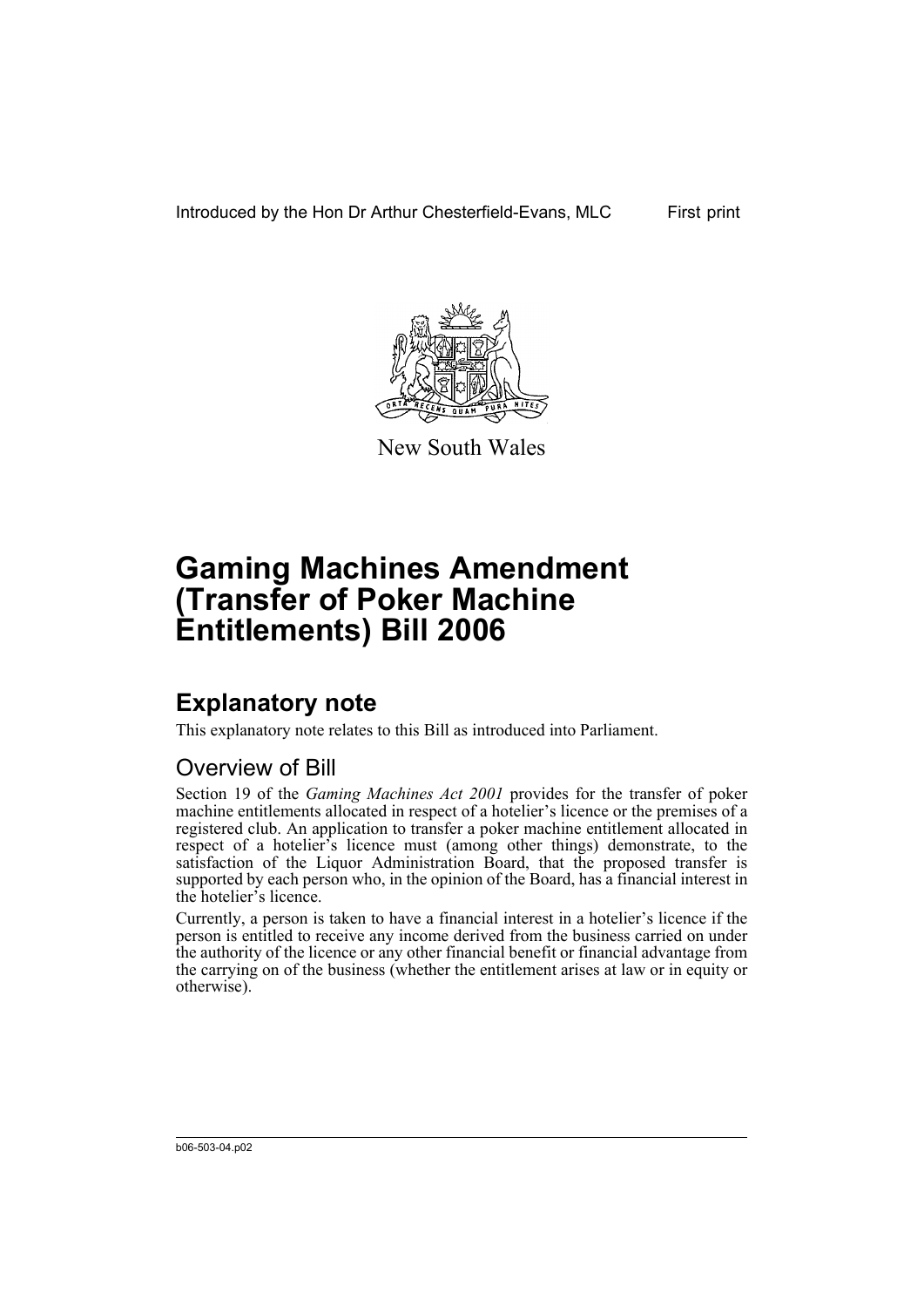Explanatory note

The object of this Bill is to provide that a person is also taken to have a financial interest in the hotelier's licence if the person is the owner of a hotel for which there is a lease or other arrangement the terms of which expressly provide for an application to be made to transfer the licence to the owner, or the owner's nominee, on the expiration of the lease or arrangement. The owner of a hotel in this case also includes a sublessor.

### Outline of provisions

**Clause 1** sets out the name (also called the short title) of the proposed Act.

**Clause 2** provides for the commencement of the proposed Act on the date of assent.

**Clause 3** is a formal provision that gives effect to the amendments to the *Gaming Machines Act 2001* set out in Schedule 1.

**Clause 4** provides for the repeal of the proposed Act after all the amendments made by the proposed Act have commenced. Once the amendments have commenced the proposed Act will be spent and section 30 of the *Interpretation Act 1987* provides that the repeal of an amending Act does not affect the amendments made by that Act.

### **Schedule 1 Amendments**

**Schedule 1 [1]–[3]** amend section 19 of the *Gaming Machines Act 2001* to give effect to the object set out in the above Overview.

**Schedule 1 [4]** enables savings and transitional regulations to be made as a consequence of the proposed Act.

**Schedule 1 [5]** inserts a savings and transitional provision as a consequence of the enactment of the proposed Act.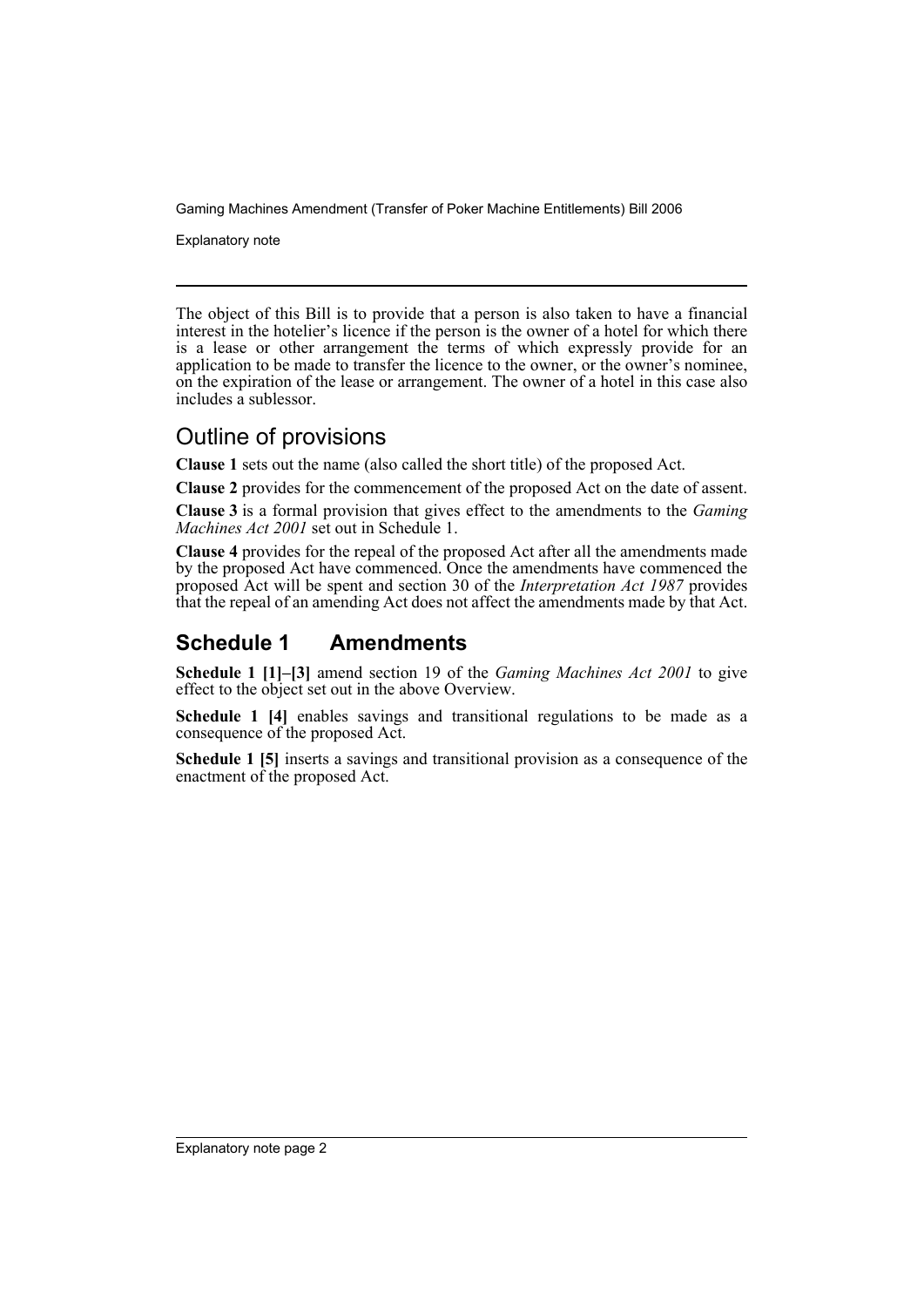Introduced by the Hon Dr Arthur Chesterfield-Evans, MLC First print



New South Wales

# **Gaming Machines Amendment (Transfer of Poker Machine Entitlements) Bill 2006**

# **Contents**

|                                              | Page |
|----------------------------------------------|------|
| Name of Act                                  |      |
| Commencement                                 |      |
| Amendment of Gaming Machines Act 2001 No 127 |      |
| Repeal of Act                                |      |
| Schedule 1 Amendments                        |      |
|                                              |      |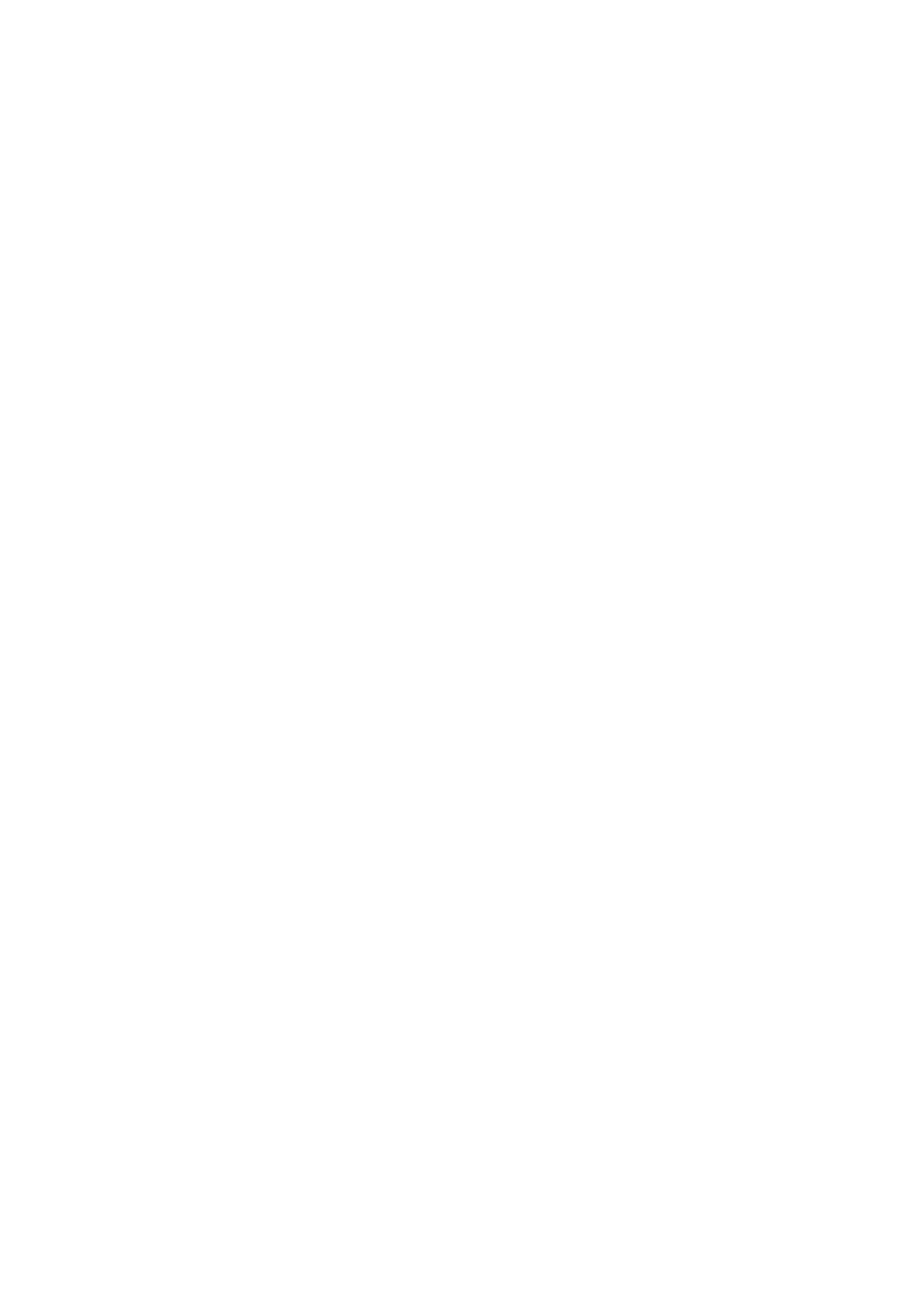

New South Wales

# **Gaming Machines Amendment (Transfer of Poker Machine Entitlements) Bill 2006**

No , 2006

#### **A Bill for**

An Act to amend the *Gaming Machines Act 2001* to make further provision in relation to the transfer of poker machine entitlements allocated in respect of a hotelier's licence.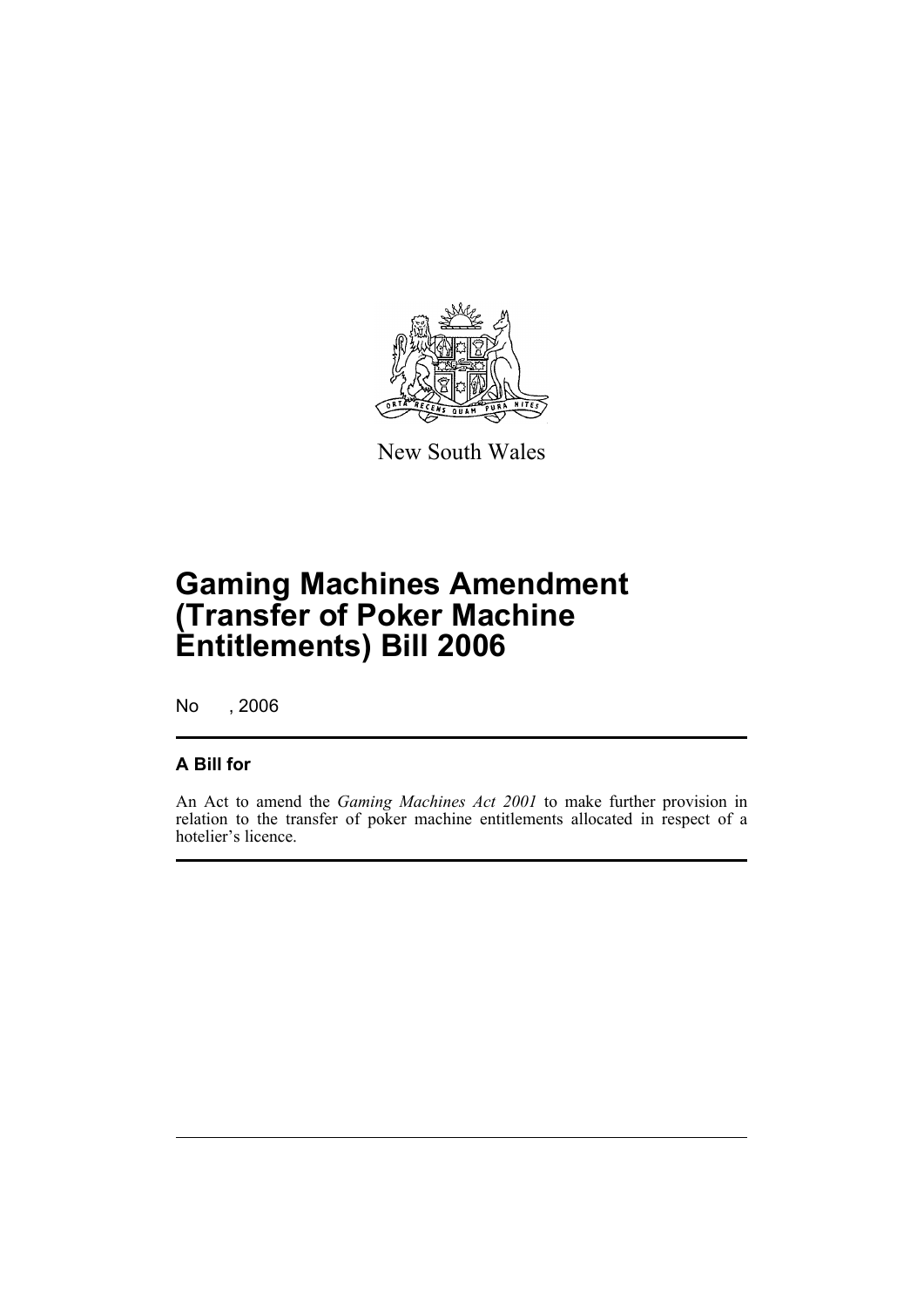<span id="page-5-3"></span><span id="page-5-2"></span><span id="page-5-1"></span><span id="page-5-0"></span>

|              | The Legislature of New South Wales enacts:                                                                                                                       | 1        |  |
|--------------|------------------------------------------------------------------------------------------------------------------------------------------------------------------|----------|--|
| 1            | <b>Name of Act</b>                                                                                                                                               |          |  |
|              | This Act is the Gaming Machines Amendment (Transfer of Poker<br>Machine Entitlements) Act 2006.                                                                  | 3<br>4   |  |
| $\mathbf{2}$ | <b>Commencement</b>                                                                                                                                              | 5        |  |
|              | This Act commences on the date of assent to this Act.                                                                                                            | 6        |  |
| 3            | Amendment of Gaming Machines Act 2001 No 127                                                                                                                     |          |  |
|              | The <i>Gaming Machines Act 2001</i> is amended as set out in Schedule 1.                                                                                         | 8        |  |
| 4            | <b>Repeal of Act</b>                                                                                                                                             | 9        |  |
|              | This Act is repealed on the day following the day on which this Act<br>(1)<br>commences.                                                                         | 10<br>11 |  |
|              | The repeal of this Act does not, because of the operation of section 30<br>(2)<br>of the <i>Interpretation Act 1987</i> , affect any amendment made by this Act. | 12<br>13 |  |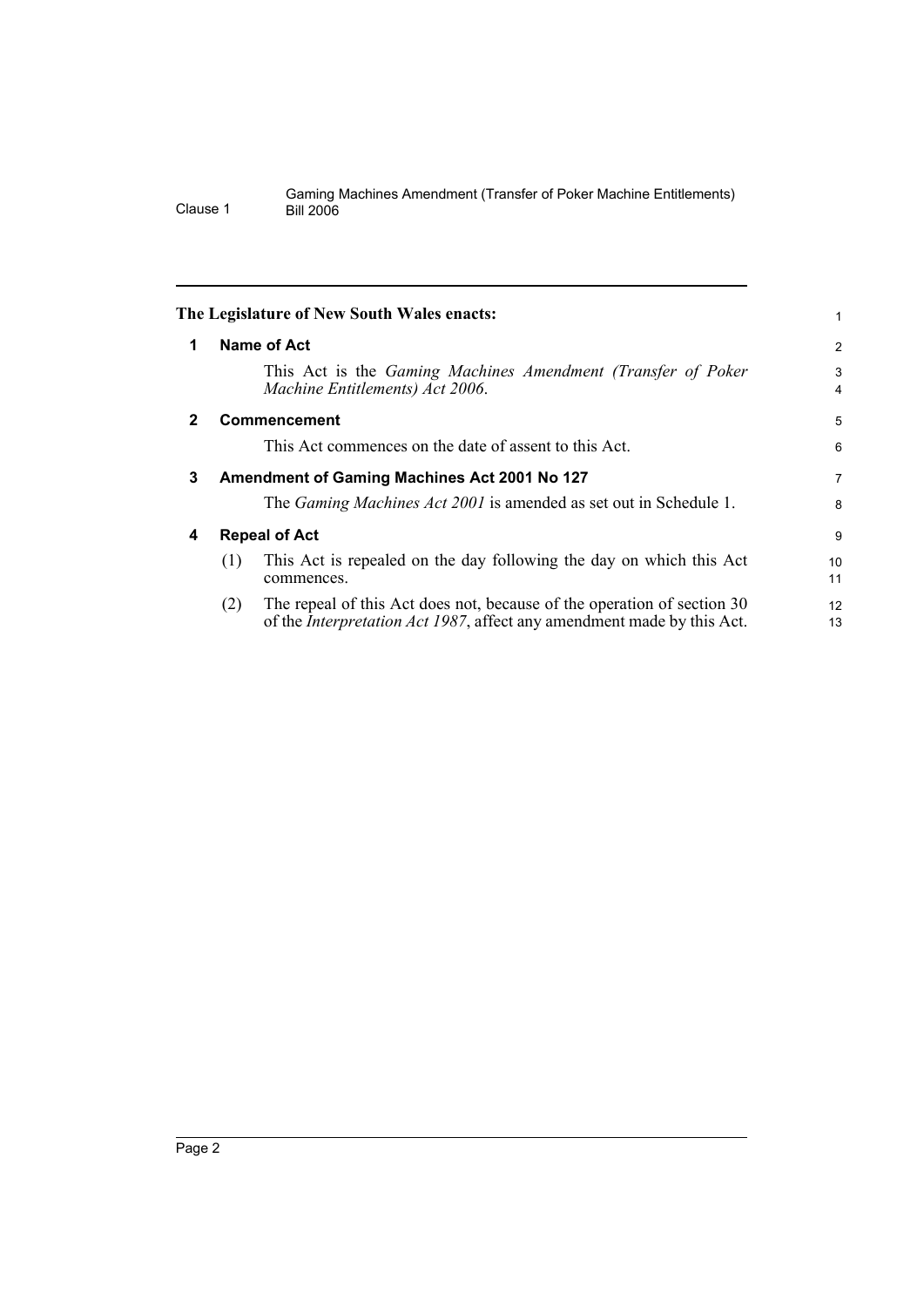Amendments Schedule 1

1

## <span id="page-6-0"></span>**Schedule 1 Amendments**

|       |                                                                                                                                                                        |                                                                                                                         | (Section 3)                                                                                                                                                                                                                                                                                                                                           | 2                                    |
|-------|------------------------------------------------------------------------------------------------------------------------------------------------------------------------|-------------------------------------------------------------------------------------------------------------------------|-------------------------------------------------------------------------------------------------------------------------------------------------------------------------------------------------------------------------------------------------------------------------------------------------------------------------------------------------------|--------------------------------------|
| [1]   | Section 19 Transfer of poker machine entitlements                                                                                                                      |                                                                                                                         |                                                                                                                                                                                                                                                                                                                                                       |                                      |
|       | Omit section 19 (5). Insert instead:                                                                                                                                   |                                                                                                                         |                                                                                                                                                                                                                                                                                                                                                       | $\overline{4}$                       |
|       | (5)                                                                                                                                                                    | For the purposes of subsection $(3)$ (c), a person is taken to have a<br>financial interest in a hotelier's licence if: |                                                                                                                                                                                                                                                                                                                                                       | 5<br>6                               |
|       |                                                                                                                                                                        | (a)                                                                                                                     | the person is entitled to receive any income derived from<br>the business carried on under the authority of the licence or<br>any other financial benefit or financial advantage from the<br>carrying on of the business (whether the entitlement arises<br>at law or in equity or otherwise), or                                                     | $\overline{7}$<br>8<br>9<br>10<br>11 |
|       |                                                                                                                                                                        | (b)                                                                                                                     | in the case where the hotel to which the licence relates is<br>subject to a lease or other arrangement the terms of which<br>expressly provide for an application to be made to transfer<br>the licence to the owner of the hotel (or the owner's<br>nominee) on the expiration of the lease or arrangement—<br>the person is the owner of the hotel. | 12<br>13<br>14<br>15<br>16<br>17     |
| $[2]$ | <b>Section 19 (6)</b>                                                                                                                                                  |                                                                                                                         |                                                                                                                                                                                                                                                                                                                                                       |                                      |
|       | Omit "However". Insert instead "Subject to subsection (5) (b)".                                                                                                        |                                                                                                                         |                                                                                                                                                                                                                                                                                                                                                       | 19                                   |
| $[3]$ | <b>Section 19 (7)</b>                                                                                                                                                  |                                                                                                                         |                                                                                                                                                                                                                                                                                                                                                       |                                      |
|       | Insert after section $19(6)$ :                                                                                                                                         |                                                                                                                         |                                                                                                                                                                                                                                                                                                                                                       | 21                                   |
|       | A reference in subsection $(5)$ (b) to the owner of a hotel includes,<br>(7)<br>in the case where the hotel is subject to a sublease, a reference to<br>the sublessor. |                                                                                                                         |                                                                                                                                                                                                                                                                                                                                                       |                                      |
| [4]   | Schedule 1 Savings, transitional and other provisions                                                                                                                  |                                                                                                                         |                                                                                                                                                                                                                                                                                                                                                       | 25                                   |
|       | Insert at the end of clause $1(1)$ :                                                                                                                                   |                                                                                                                         |                                                                                                                                                                                                                                                                                                                                                       | 26                                   |
|       |                                                                                                                                                                        |                                                                                                                         | Gaming Machines Amendment (Transfer of Poker Machine<br>Entitlements) Act 2006                                                                                                                                                                                                                                                                        | 27<br>28                             |